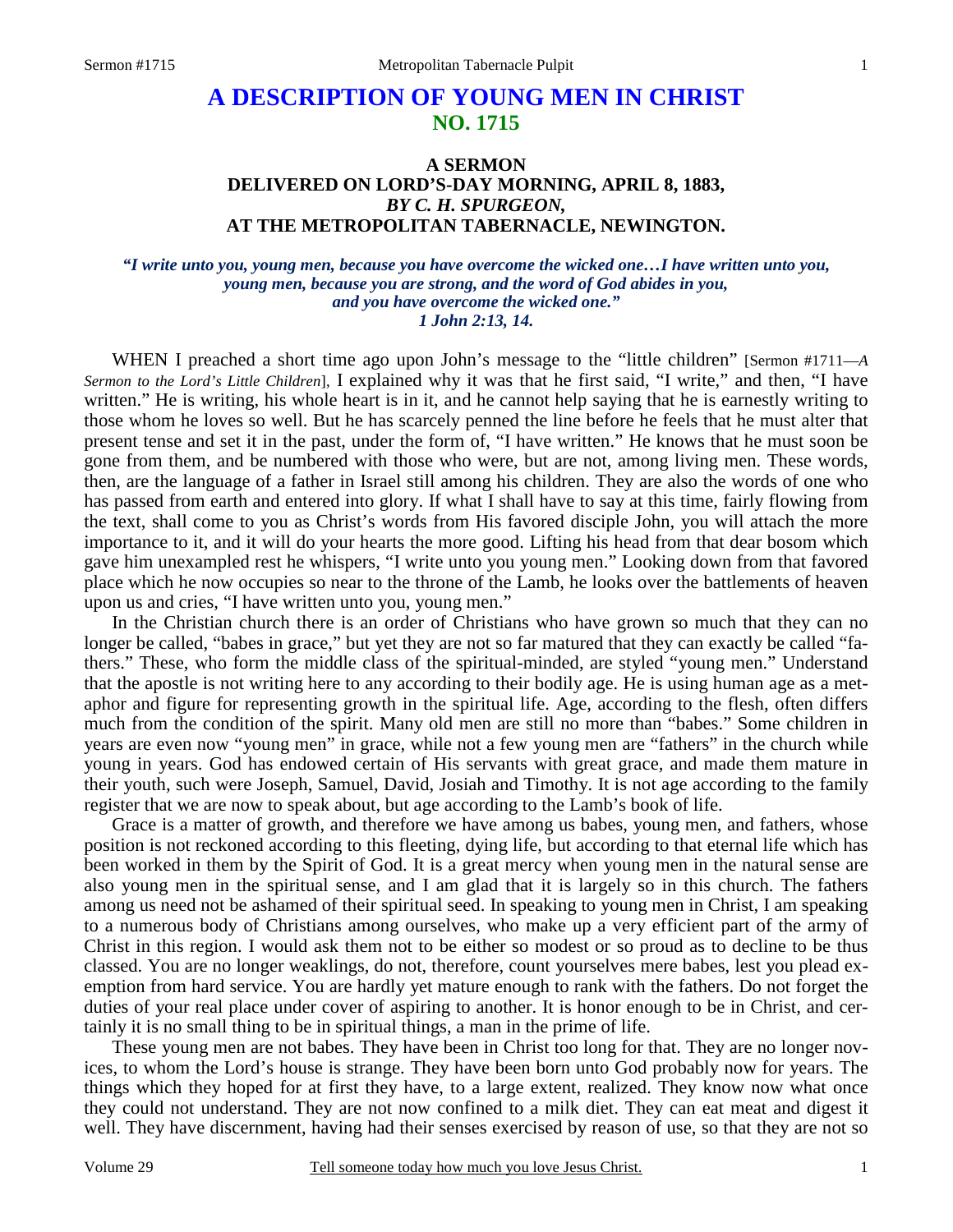liable to be misled as they were in their infancy. And while they have been longer in the way, so also have they now grown stronger in the way. It is not a weak and timorous faith which they now possess. They believe firmly and stoutly, and are able to do battle for the "faith once delivered to the saints," for they are strong in the Lord and in the power of His might. They are wiser now than they used to be. When they were children they knew enough to save them, for they knew the Father, and that was blessed knowledge. But now they know far more of the word of God which abides in them through their earnest, prayerful, believing reception of it. Now they have a clearer idea of the breadth and length, and depth and height of the work of redemption, for they have been taught of God. They even venture to enjoy the deep things of God, and the covenant is by no means an unknown thing among them. They have been under the blessed teaching of the Spirit of God, and from Him they have received an anointing, so that they know all things. In knowledge they are no more children, but men in Christ Jesus. Thus they are distinguished from the first class, which comprehends the babes in Christ.

 They are not yet fathers because they are not yet so established, confirmed and settled as the fathers are, who know what they believe, and know it with a certainty of full assurance which nothing can shake. They have not yet had the experience of fathers, and consequently have not all their prudence and foresight. They are richer in zeal than in judgment. They have not yet acquired the nursing faculty so precious in the church as the product of growth, experience, maturity and affection. They are going on to that, and in a short time they will have reached it, but as yet they have other work to do more suitable to their vigor. Do not suppose that when we say they are not to be called "fathers," that they are not, therefore, very valuable to the community, for in some senses they are quite equal to the fathers, and in one or two respects they may even be superior to them. The fathers are for contemplation, they study deep and see far, and so they "have known Him that is from the beginning." But a measure of their energy for action may have gone through stress of years. These young men are born to fight. They are the militia of the church. They have to contend for her faith, and to extend the Redeemer's kingdom. They should do so, for they are strong. This is their lot and the Lord help them to fulfill their calling. These must for years to come be our active spirits. They are our strength and our hope. The fathers must soon go off the stage, their maturity in grace shows that they are ready for glory, and it is not God's way to keep His shocks of corn in the field when once they are fully ripe for the granary. Perfect men shall be gathered up with the perfect, and shall enter into their proper sphere. The fathers, therefore, must soon be gone, and when they are gone, to whom are we to look for a succession but to these young men? We hope to have them for many years with us, valiant for the truth, steadfast in the faith, ripening in spirit, and growingly made meet to take their seats among the glorified saints above. Judge for yourselves, dear brethren, whether you are fairly to be ranked among the young men. Have no regard to the matter of sex, for there is neither male nor female in Christ Jesus. Judge whether you are fit to be ranked among those whose full-grown and vigorous life entitles them to stand among the effectives of the church, the vigorous manhood of the seed of Israel. To such I speak. May God the Holy Spirit bless the word!

**I.** The first thing that John notes about these young men is THEIR POSSESSION OF STRENGTH—"I have written unto you young men, because you are strong."

 These Christians of the middle class are emphatically strong. This does not imply that any measure of spiritual strength was in them by nature, for the Apostle Paul clearly puts it otherwise concerning our natural state saying, "When we were yet without strength, Christ died for the ungodly." So that by nature we are without strength to do anything that is good and right. We are strong as a wild bull, to dash headlong into everything that is evil*.* Strong as a lion to fight against all that is good and Godlike, but for all spiritual things and holy things we are utterly infirm and incapable. Yes, we are as dead men until God the Holy Spirit deals with us.

 Neither does the apostle here at all allude to the strength of the body in young men, for in a spiritual sense this is rather their weakness than their strength. The man who is strong in the flesh is too often for that very reason strongly tempted to sins of the flesh, and therefore the apostle bids his young friend "flee youthful lusts." Whenever you read the life of Samson you may thank God you had not Samson's muscles and sinews, or else it is more than probable that you would have had Samson's passions, and they might have mastered you as they mastered him. The time of life in which a young man is found is full of perils, and so is the spiritual condition of which it is the type. The young man might almost wish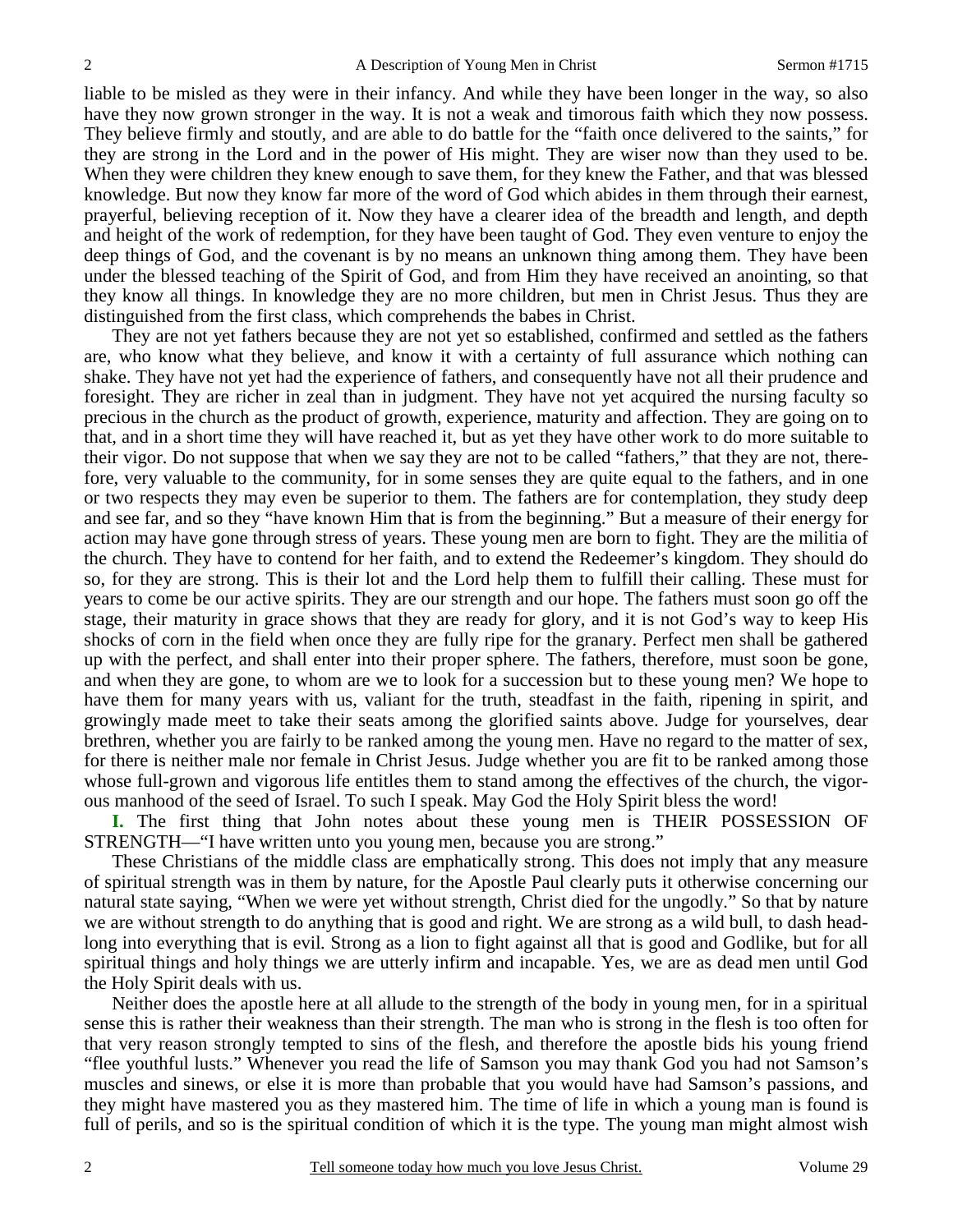that it were with him as with the older man in whom the forces of the flesh have declined, for though age brings with it many infirmities, it also has its gain in the abatement of the passions. So you see the young man cannot reckon upon vigor of the flesh as contributing towards real "strength." He has rather to ask for more strength from on high lest the animal vigor that is within him should drag down his spirit. He is glad to be in robust health that he may bear much toil in the Lord's cause, but he is not proud of it, for he remembers that the Lord delights not in the strength of the horse, and takes not pleasure in the legs of a man.

 These young men in grace are strong, first of all, *in faith,* according to that exhortation, "Be strong! Fear not!" They have known the Lord now for some time, and they have enjoyed that perfect peace which comes of forgiven sin. They have marked the work of the Spirit within themselves, and they know that it is no delusion, but a divine change, and now they not only believe in Christ, but they know that they believe in Him. They know whom they have believed, and they are persuaded that He is able to keep that which they have committed to Him. That faith which was once a healing touch has now become a satisfying embrace. That enjoyment which was once a sip has now become a draught, quenching all thirst. Yes, and that which was once a draught has become an immersion into the river of God, which is full of water, they have plunged into the river of life and find waters to swim in. Oh what a mercy it is to be strong in this fashion. Let him that is strong take heed that he glory only in the Lord who is his righteousness and strength, but in Him and His strength he may indeed make his boast and defy the armies of the aliens. What says Paul—"I can do all things through Christ that strengthens me." My brothers and sisters, take good heed that you never lose this strength. Pray God that you may never sin so as to lose it, may never backslide so as to lose it, may never grieve the Spirit so as to lose it, for I reckon that to be endowed with power from on High, and to be strong in faith, giving glory to God, is the truest glory and majesty of our manhood, and it were sad to lose it, or even to deface it. Oh that all Christians were so much advanced as to enter the enlisted battalion of the Lord's young men.

 This strength makes a man strong *to endure*. He is a sufferer, but mark how patient he is! He is a loser in business, and he has a hard task to earn his daily bread, but he never complains. He has learned in every state to be content. He is persecuted, but he is not distressed by it. Men revile him, but he is not moved from the even tenor of his way. He grows careless alike of flattery and slander. So long as he can please God, he cares not to displease men. He dwells on high, and lives above the smoke of human opinion. He bears and forbears. He bows his neck to the yoke and his shoulders to the burden, and has fellowship with Christ in his sufferings. Blessed is that man who is so strong that he never complains of his trials, never whimpers and frets because he is made to share in the humiliations and griefs of his covenant head. He expected to bear the cross when he became a follower of the Crucified, and he is not now made weary and faint when it presses upon him. It is a fair sight to see young Isaac bearing the wood for the sacrifice. Young Joseph bearing the fetters in prison with holy joy. Young Samson, carrying away the gates of Gaza, bars and all, and young David praising God with his harp though Saul is feeling for his javelin. Such are the exploits of the young men who count it all joy when they fall into manifold trials for Christ's sake. O young man, be strong, strong as an iron column which bears the full stress of the building and is not moved.

 This strength shows itself, next, in *laboring for Christ.* The young man in Christ is a great worker. He has so much strength that he cannot sit still. He would be ashamed to leave the burden and heat of the day to be borne by others. He is up and at it according to his calling and ability. He has asked his Lord as a favor to give him something to do. His prayer has been, "Show me what You would have me to do," and having received an answer, he is found in the vineyard trenching the soil, removing the weeds, pruning the vines, and attending to such labors as the seasons demand. His Master has said to him, "Feed My sheep," and "Feed My lambs." And therefore, you shall see him through the livelong day and far into the night watching over the flock which is committed to him. In all this toil he greatly rejoices, for he is strong. He can run and not be weary. He can walk and not faint. "By my God have I leaped over a wall," he says. Nothing is hard for him, or if it is, he remembers that the diamond cuts the diamond, and so he sets a harder thing against a hard thing, and by a firm and stern resolution he overcomes. That which ought to be done he declares shall be done in the power of God, and lo, it is accomplished! Blessed is the church that has her quiver full of these. She shall speak with her adversaries in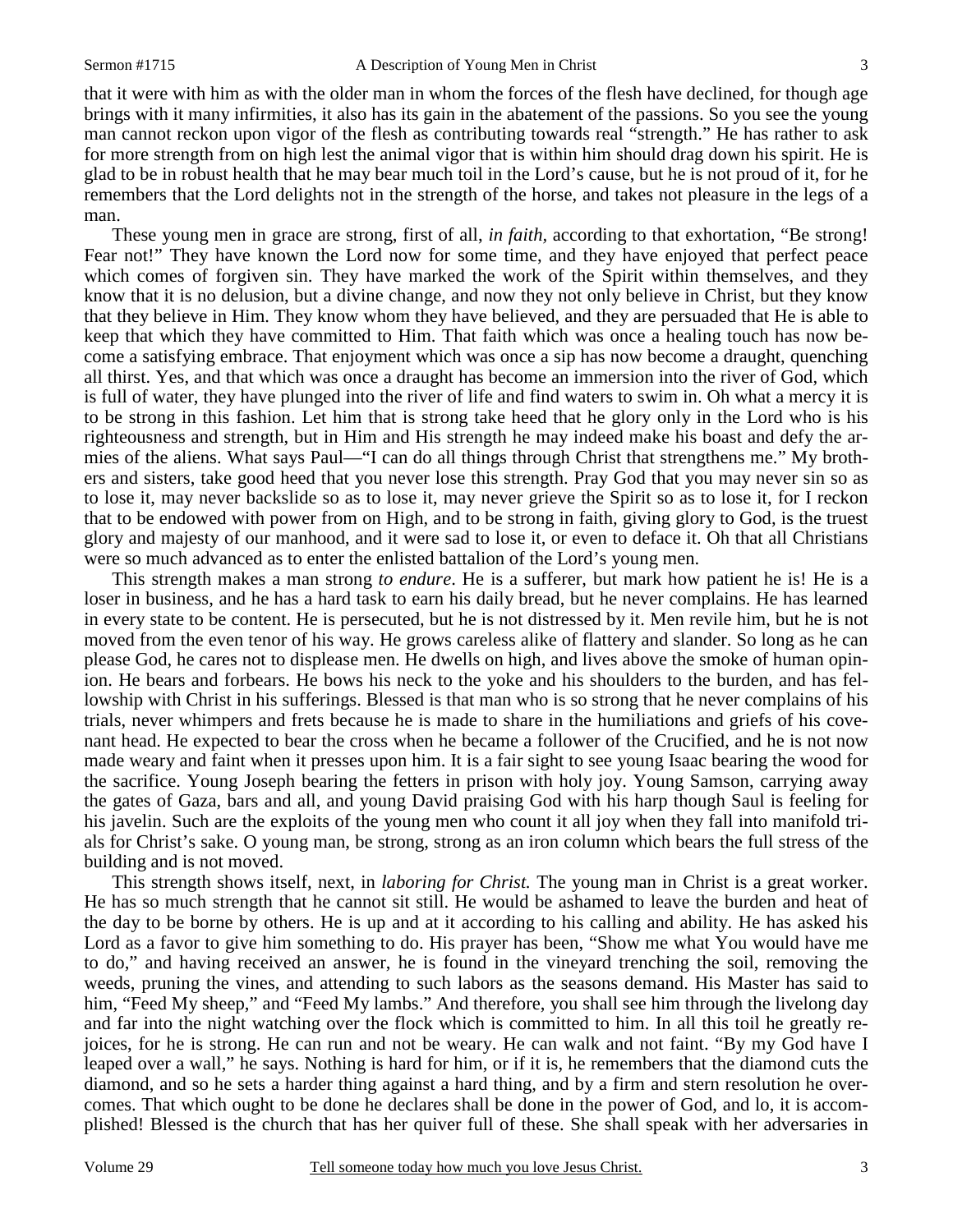the gate. These are the men that work our reformations. These are the men who conduct our missions. These are the men who launch out into the deep for Christ. They make the vanguard of the host of God, and largely compose the main body of her forces. I trust this church has many such. May they yet be multiplied and increased among us that we may never lack for choice soldiers of the cross, able to lead on the hosts of God.

 So, also, are these young men strong to *resist attack*. They are assaulted, but they carry with them the shield of faith with which they quench the fiery darts of the enemy. Wherever they go, if they meet with other tempted ones, they spring to the front to espouse their cause. They are ready in the day of battle to meet attacks upon the faith with the sword of the Spirit. They will yield no point of faith, but defend the truth at all hazards. Clad in the full armor of truth, they meet no deadly wound, for by grace they are so preserved that the wicked one touches them not. They resist temptation, and are unharmed in the midst of peril. Do you need an example? Look at Joseph! Where ten thousand would have fallen he stands in snow-white purity. Joseph as contrasted with David is an instance of how a young man may bring greater glory to God than an older man when assailed by a similar temptation. Joseph is but young, and the temptation forces itself upon him while he is in the path of duty. He is alone with his temptress, and no one need know of the sin if it is committed. On the other hand, if he refuses, shame and possibly death may await him through the slander of his offended mistress. Yet he bravely resists the assault, and overcomes the wicked one. He is a bright contrast to the older man, a father in Israel, who went out of his way to compass an evil deed, and committed crime in order to fulfill his foul desire. From this case we learn that neither years, nor knowledge, nor experience can preserve any one of us from sin, but old and young must be kept by the power of God, or they will be overthrown by the tempter.

 Furthermore, these young men are not only strong for resistance, but they are strong *for attack*. They carry the war into the enemy's territory. If there is anything to be done, they are like Jonathan and his armor-bearer, eager for the fray. These are very zealous for the Lord of hosts, and are prompt to undertake toil and travail for Jesus' sake. These smite down error, and set up truth. These believe great things, attempt great things, and expect great things, and the Lord is with them. The archers have sorely grieved them, and shot at them, and hated them, but their bows abide in strength, for the arms of their hands are made strong by the mighty God of Jacob. One of them shall chase a thousand, and two put ten thousand to flight.

 So have I shown you what these young men are, they are strong, strong to believe, strong to suffer, strong to do, strong to resist, strong to attack. May companies of these go in and out among us to fight the Lord's battles, for to this end has the Lord girded them with strength.

**II.** Secondly, let us notice that he implies THEIR NEED OF STRENGTH, for he says, "You are strong, and you have overcome the wicked one." Between the lines of the text I read the fact, that young men who are strong must expect to be attacked. This also follows from a rule of divine economy. Whenever God lays up stores it is because there will be need of them. When Egypt's granaries were full with the supply of seven years of plenty, one might have been sure that seven years of famine were about to come. Whenever a man is strong it is because he has stern work to do, for as the Israelite of old never had an ounce of manna left over till the morning except that which bred worms and stank, so there never will be a Christian that has a penny's worth of grace left over from his daily requirements. If you are weak you shall have no trial happen to you but such as is common to men, but if you are strong, rest assured that trials many and heavy are awaiting you. Every sinew in the arm of faith will have to be tested. Every single weapon given out of the armory of God will be called for in the conflict. Christian soldiering is no piece of military pastime, it is no proud parade, and it means hard fighting from the day of enlistment to the day of reward. The strong young man may rest assured that he has no force to spend in display, no energy which he may use in boasting and vainglory. There is a heavy burden for the strong shoulder, and a fierce fight for the trained hand.

 Why does Satan attack this class of men most? I reckon, first, because Satan is not always sure that the babes in grace are in grace, and therefore he does not always attack beginners. But when they are sufficiently developed, to make him see who and what they are, then his wrath is awakened. Those who have clean escaped from him he will weary and worry to the utmost of his power. A friend writes to me to inquire whether Satan knows our thoughts. Of course he does not, as God does. Satan pretty shrewdly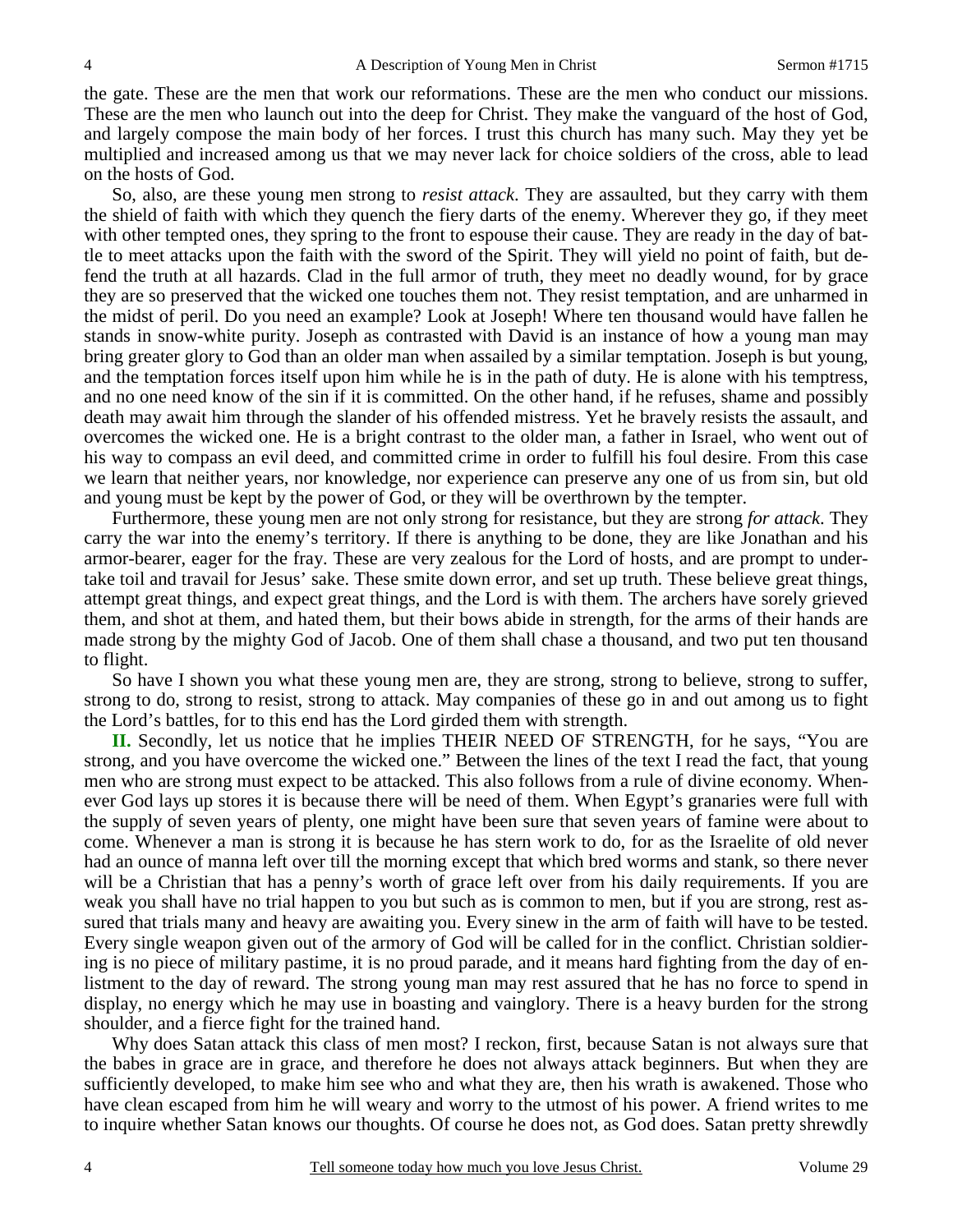guesses at them from our actions and our words, and perhaps even from manifestations upon our countenances, but it is the Lord alone, who knows the thoughts of men immediately and by themselves. Satan is an old hand at studying human nature. He has been near six thousand years watching and tempting men and women, and therefore he is full of cunning. But yet, he is not omniscient, and therefore it may be that he thinks such and such a person is so little in grace that perhaps he is not in grace at all. And so he lets him alone, but as soon as ever it is certain that the man is of the royal seed, then the devil is at him. I do not know whether our Lord was ever tempted at Nazareth, while He was yet in His obscurity, but the moment He was baptized, and the Spirit of God came upon Him, He was taken into the wilderness to be tempted of the devil. If you become an avowed servant of God do not think the conflict is over, it is then that the battle begins.

 Straight from the waters of baptism, it may be, you will have to go into such a wilderness and such a conflict as you never knew before. Satan knows that young men in grace can do his kingdom great harm, and therefore he would gladly slay them early in the day, as Pharaoh wished to kill all the male children in Israel. My brethren, you are strong to overthrow his kingdom, and therefore you need not marvel that he desires to overthrow you.

 I think it is right that young men should endure hardness, or else they might become proud. It is hard to hide pride from men. Full of strength, full of courage, full of patience, full of zeal, such men are ready enough to believe the wicked one when he whispers that they are perfect, and therefore trial is sent to keep them out of that grievous snare of the evil one. The devil is used by God as a householder might employ a dirty, smutty servant to clean his pots and kettles. The devil tempts the saint, and thus the saint sees his inward depravity, and is no longer able to boast. The devil thinks he is going to destroy the man of God, but God is making the temptation work for the believer's eternal good. Far better to have Beelzebub the god of flies pestering you, than to become fly-blown with notions of your own excellence.

 Besides, not only might this young man be a prey to pride, but he certainly would not bring the glory to God untried that he brings to Him when he overcomes temptation. Read the story of Job up to the time when he is tempted. You say, "We have no story to read." Just so, there was nothing worthy of record only that his flocks and herds continued to multiply, that another child was born and so forth. There is no history to a nation when everything goes well, and it is so with a believer. But when trial comes, and the man plays the man, and is valiant for God against the arch-enemy, I hear a voice from heaven saying, "Write." Now you shall have history—history that will glorify God. It is but right that those who are young men and women in Christ should endure conflicts that they may bring honor to their Father, their Redeemer, and the Holy Spirit who dwells in them.

 Besides, it prepares them for future usefulness, and here I venture to intrude the testimony of my own experience. I often wondered, when I first came to Christ, why I had such a hard time of it when I was coming to the Lord, and why I was so long and so wearied in finding a Savior. After that, I wondered why I experienced so many spiritual conflicts while others were in peace. Ah, brethren, I did not know that I was destined to preach to this great congregation. I did not understand in those days that I should have to minister to hundreds, and even thousands, of distressed spirits, storm-tossed and ready to perish. But it is so now with me that when the afflicted mention their experience I can as a rule, reply, "I have been there," and so I can help them, as one who has felt the same. It is necessary, therefore, that the young men should bear the yoke in their youth, and that while they are strong they should gain experience, not so much for themselves as for others, that in later days when they come to be fathers they may be able to help the little ones of the family. Take your tribulation kindly, brother. Yes, take it gratefully. Thank your King that He puts you in commission where the thick of the battle centers around you. You will never be a warrior if you never enter the dust clouds where garments are rolled in blood. You will never become a veteran if you do not fight through the long campaign. The man who has been at the head of the forlorn hope is he who can tell what stern fighting means. So be it unto you. May your Captain save you from the canker of inglorious ease. You must fight in order that you may acquire the character which inspires others with confidence in you, and thus fits you to lead your comrades to the fray. Oh, that we may have here an abundance of the young men of the heavenly family who will defend the church against worldliness and error, defend the weaker ones from the wolves that prowl around, and guard the feeble against the many deceivers that waylay the church of God. As you love the Lord, I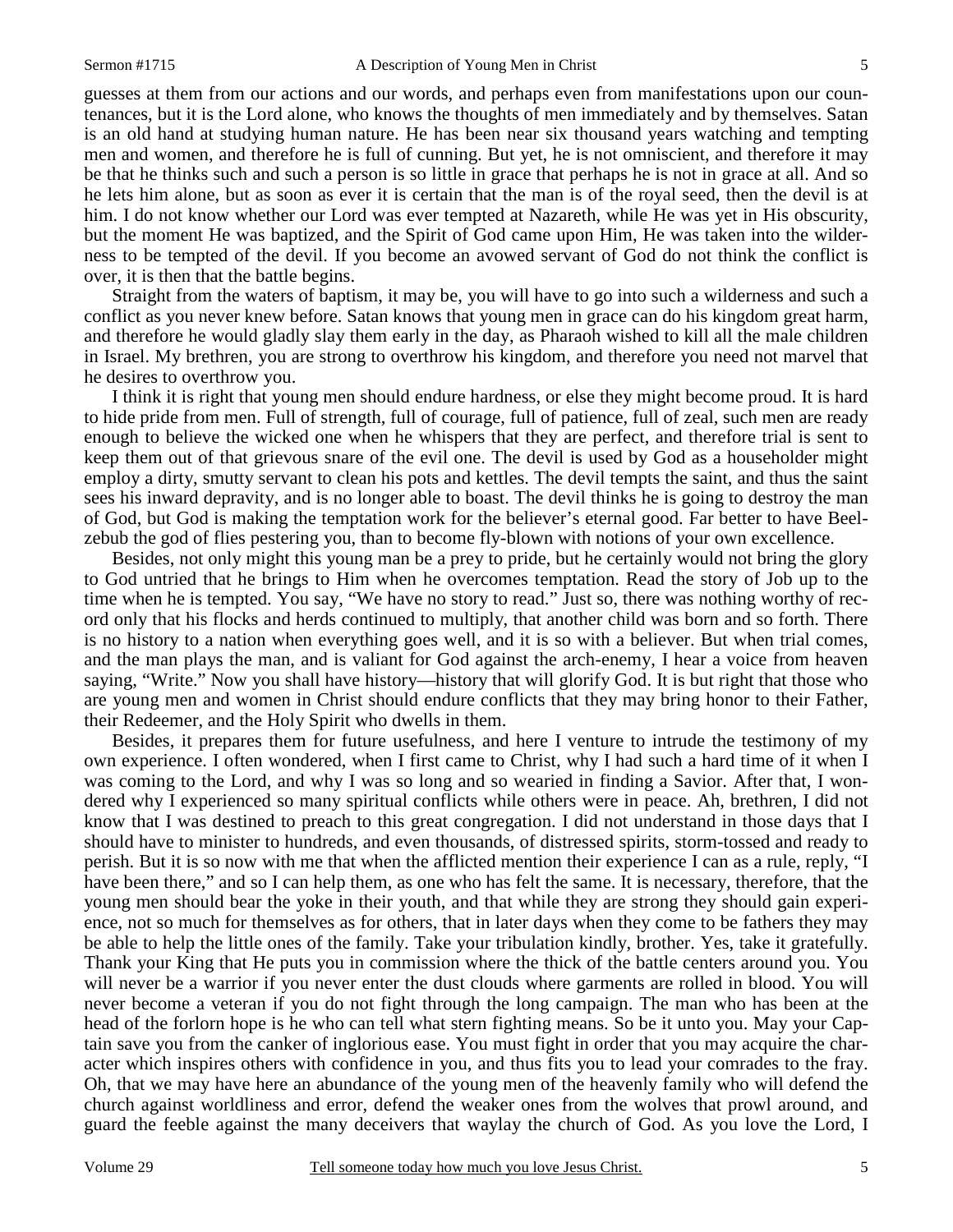charge you grow in grace and be strong, for we have need of you just now. Oh, my brethren, take hold on sword and buckler; watch and stand fast! May the Lord teach your hands to war and your fingers to fight. In these evil days may you be as a phalanx to protect our Israel. The Canaanites, the Hivites and the Jebusites are upon us just now. War is at all our borders, now, therefore, let each valiant man stand about the King's chariot, each man with his sword upon his thigh because of fear in the night.

**III.** Thirdly, the text reminds us of THEIR PROOF OF STRENGTH. They have overcome the wicked one. Then they must be strong, for a man who can overcome the wicked one is no mean man of war—write him down among the first three. Wicked ones abound, but there is one crafty being who deserves the name of *the* wicked one. He is the arch-leader of rebellion, the first of sinners, the chief of sinners, and the tempter of sinners. He is the wicked one who heads assaults against the pilgrims to Zion. If any man has ever stood foot to foot with him, he will never forget it. It is a fight that once fought will leave its scars, even though the victory is won.

In what sense have these young men overcome the wicked one?

 Well, first, in the fact that they have broken right away from his power. They were once his slaves, they are not so now. They once slept beneath his roof in perfect peace, but conscience raised an uproar, and the Spirit of God troubled them, and they clean escaped his power. Once, Satan never troubled them at all. Why should he? They were good friends. Now he tempts them and worries them, and assaults them because they have left his service, engaged themselves to a new master, and become the enemies of him who was once their god. I speak to many who gladly acknowledge that not a bit of them now belongs to the devil, from the crown of their head to the soles of their feet. Christ has bought them, body, soul, and spirit, with His precious blood. And they have assented to the purchase, and feel that they are not their own, and certainly not the devil's, for they are bought with a price, and belong to Him who purchased them. The strong man armed has been turned out by a stronger than he. Jesus has carried the fortress of the heart by storm, and driven out the foe. Satan is not inside our heart now. He entered Judas, but he cannot enter into us, for our soul is filled by another who is well able to hold His own. The wicked one has been expelled by the Holy One, who now lives and reigns within our nature as Lord of All.

 Moreover, these young men have overcome the wicked one, not only by breaking away from his power and from driving him entirely out of possession so that he is no longer master, but they have overcome him in the very fact of their opposition to him. When a man resists Satan, he is victorious over Satan in that very resistance. Satan's empire consists in the yielding of our will to his will, but when our will revolts against him then already we have in a measure overcome him. Albeit that sometimes we are much better at willing than we are at doing, as the Apostle Paul was, for he said, "To will is present with me, but how to perform that which is good I find not." Yet still, the hearty will to be clean from sin is a victory over sin, and as that will grows stronger and more determined to resist the temptations of the evil one, in that degree we have overcome sin and Satan. What a blessed thing this is! For fail not to remember that Satan has no weapons of defense, and so, when we resist him, he must flee. A Christian man has both defensive and offensive weapons, he has a shield as well as a sword, but Satan has fiery darts and nothing else. I never read of Satan having any shield whatever, so that when we resist him he is bound to run away. He has no defense for himself, and the fact of our resistance is in itself a victory.

 But, oh, brothers and sisters, besides that, some of us who are young men in Christ have won many a victory over Satan. Have we not been tempted, fearfully tempted? But the mighty grace of God has come to the rescue, and we have not yielded. Cannot you look back, not within Pharisaic boasting, but with gracious exultation, over many an evil habit which once had the mastery over you, but which is master of you no longer? It was a hard conflict. How you bit your lip sometimes, and feared that you must yield! In certain moments your steps had almost gone, your feet had well-nigh slipped, but here you are conqueror! Thanks be to God who gives us the victory through our Lord Jesus Christ. Hear what the Spirit says to you when John writes to you, because you have overcome the wicked one, he says, "Love not the world, neither the things that are in the world."

 Once more, in Christ Jesus we have entirely overcome the wicked one already, for the enemy we have to battle with is a vanquished foe—our Lord and Master met him and destroyed him. He is now destitute of his boasted battle-ax, that terrible weapon which has made the bravest men to quiver when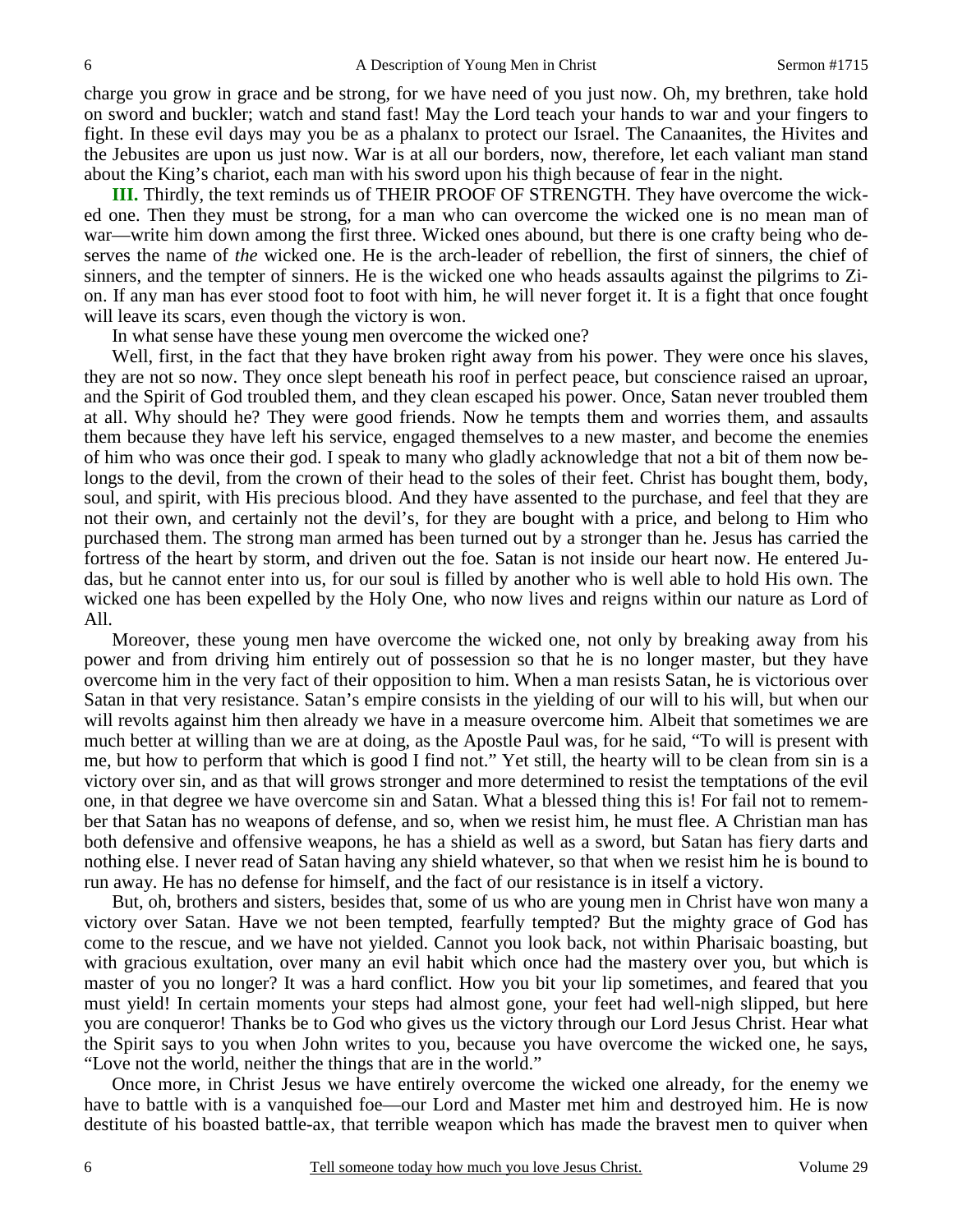they have seen it in his hand. "What weapon is that?" you ask. That weapon is death. Our Lord overthrew him that has the power of death, that is, the devil, and therefore Satan has not the power of death any longer. The keys of death and of hell are at the belt of Christ. Ah, fiend, we who believe in Jesus shall defeat you, for our Lord defeated you! That bruise upon your head cannot be hidden! Your crown is dashed in pieces! The Lord has sorely wounded you, O Dragon, and your deadly wound can never be healed! We have at you with dauntless courage, for we believe the promise of our Lord, that He will shortly bruise you under our feet. As certainly as you were bruised under the feet of our crucified Lord, so shall you be bruised under the feet of all His seed, to your utter overthrow and contempt. Let us take courage, brothers and sisters, and abide steadfast in the faith, for we have in our Lord Jesus overcome the wicked one. We are more than conquerors through Him that has loved us.

**IV.** Now I close with my fourth point, which is, THEIR SOURCE OF STRENGTH. You have seen their strength and their need of it, and their proof of it, now for the fountain of it. "The Word of God abides in you." I labor under the opinion that there never was a time in which the people of God had greater need to understand this passage than now. We have entered upon that part of the pilgrim path which is described by Bunyan as the Enchanted Ground. The church and the world appear to be alike bewitched with folly. Half the people of God hardly know their head from their heels at this time. They are gaping after wonders, running after a sounding brass and a tinkling cymbal, and waiting for yet more astounding inventions. Everything seems to be in a whirligig. A tornado has set in and the storm is everywhere. Christians used to believe in Christ as their leader, and the Bible as their rule. But some of them are pleased with lords and rules such as He never knew! Believe me there will soon come new Messiahs. Men are already pretending to work miracles. We shall soon have false Christs, and "Lo! Here!" And "Lo! There," will be heard on all sides. Anchors are up, winds are out, and the whole fleet is getting into confusion. Men in whose sanity and stability I once believed are being carried away with one fancy or another, and I am driven to cry, "What next? And what next?" We are only at the beginning of an era of mingled unbelief and fanaticism. Now we shall know who are God's elect and who are not, for there are spirits abroad at this hour that would, if it were possible, deceive even the very elect. And those who are not deceived are, nevertheless, sorely put to it. Here is the patience of the saints. Let him look to himself who is not rooted and grounded in Christ, for the hurricane is coming. The signs of the times indicate a carnival of delusions. Men have ceased to be guided by the word, and claim to be themselves prophets. Now we shall see what we shall see. Blessed is the sheep that knows his Shepherd, and will not listen to the voice of strangers. But here is the way to be kept steadfast—"The Word of God abides in you."

*"The Word of God"—*that is to say, we are to believe in the doctrines of God's Word, and these will make us strong. What vigor they infuse into a man! Get the word well into you, and you will overcome the wicked one. When the devil tempted Luther, the Reformer's grand grip of justification by faith made him readily victorious. Keep a fast hold of the doctrines of grace and Satan will soon give up attacking you, for they are like plate armor, through which no dart can ever force its way.

 The promises of God's Word, too, what power they give a man. To get hold of a, "shall" and "will" in the time of trouble is a heavenly safeguard. "My God will hear me." "I will not fail you nor forsake you." These are divine holdfasts. Oh, how strong a man is for overcoming the wicked one when he has such a promise at hand! Do not trust yourself out in the morning in the street, till you have laid a promise under your tongue. I see people put respirators on in foggy weather. They do not make them look very lovely, but I dare say they are useful. I recommend the best respirator for the pestilential atmosphere of this present evil world when I bid you fit a promise to your lips. Did not the Lord rout the tempter in the wilderness with that promise, "Man shall not live by bread alone, but by every word that proceeds out of the mouth of God shall man live"? Get the promises of God to lodge within you and you will be strong.

 Then mind the precepts, for a precept is often a sharp weapon against Satan. Remember how the Lord Jesus Christ struck Satan a killing blow by quoting a precept—"It is written, You shall worship the Lord your God, and Him only shall you serve." If the precept had not been handy, with what would the adversary have been rebuked? Nor is a threat at all a weak weapon. The most terrible threats of God's Word against sin are the best helps for Christians when they are tempted to sin—"How can I do this